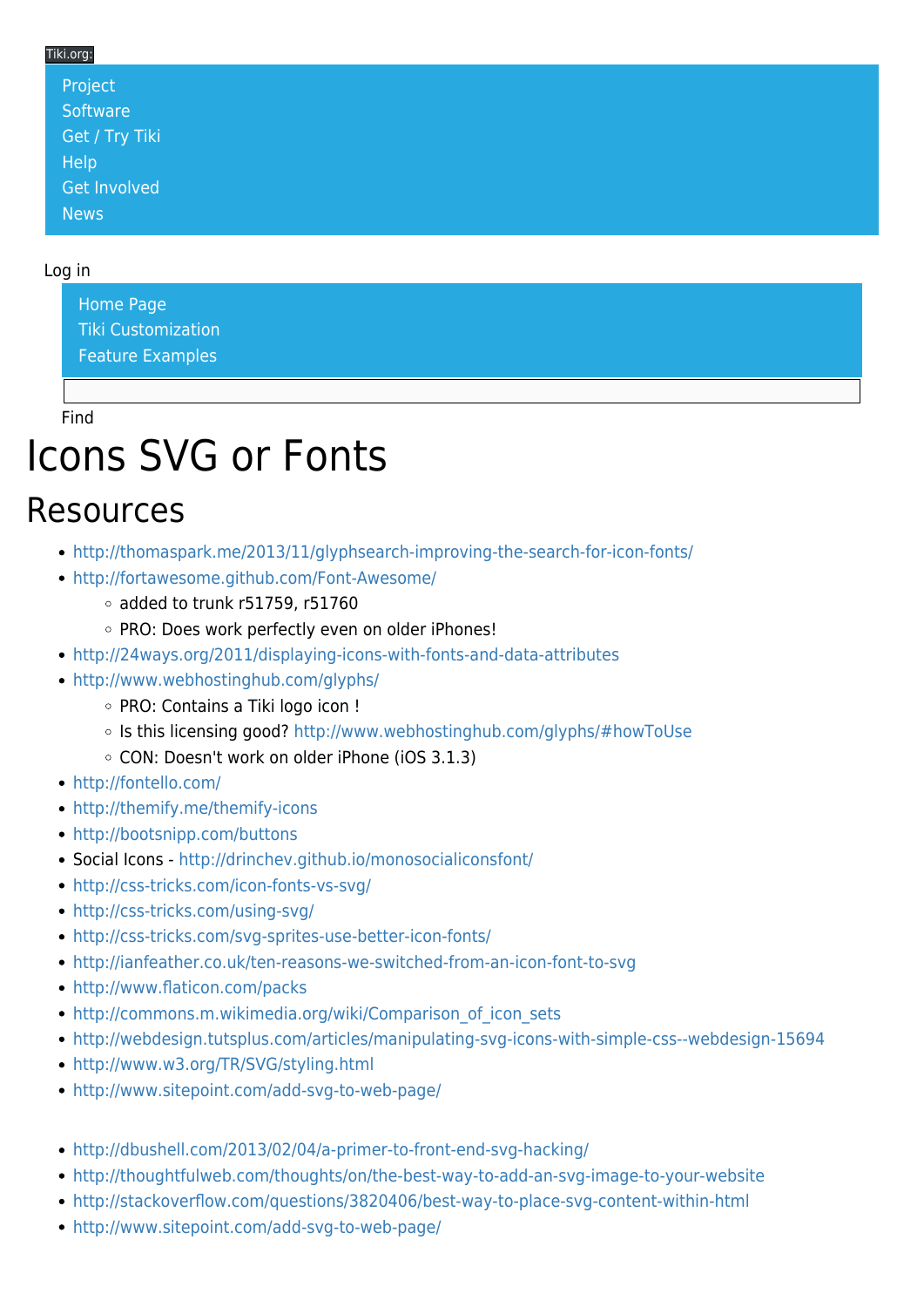- <http://stackoverflow.com/questions/2011289/how-to-use-svg-files-in-a-webpage>
- [https://developer.mozilla.org/en/docs/SVG\\_In\\_HTML\\_Introduction](https://developer.mozilla.org/en/docs/SVG_In_HTML_Introduction)
- <http://code.tutsplus.com/articles/why-arent-you-using-svg--net-25414>
- <http://www.webinsation.com/what-is-so-amazing-about-icon-fonts-and-svgs/> Read Rachel's comment
- <http://pfefferle.github.io/openwebicons/examples/>

### Some SVG libraries

- [Flaticon](http://www.flaticon.com/packs)
	- License seems to be CC by 3.0, which is not addressed at [https://tiki.org/License,](https://tiki.org/License) but reads to be pretty open (hopefully others know for sure)
- [Iconmonstr](http://iconmonstr.com)
	- License at <http://iconmonstr.com/license/> seems open but I am easily lost regarding licenses
- [Freepik](http://www.freepik.com/free-icons)
	- Looks like most just need to be attributed to Freepik

## **Discussion**

There are hundreds of icons in Tiki. Right now, jpeg/png/gif. The opportunity is to move them progressively to a vector format. This permits scaling, styling, saving bandwidth, etc.

There are 2 options: SVG vs fonts

It would be a shame to maintain both if there is one that could address the needs. It would be a shame to invest migration time in one of the solutions only to do the work in double later if a change is decided.

Feeling is that Tiki should pick the best future-thinking solution between SVG & fonts:

## Futureproof - SVG or FONT

svg -> No Unnecessary HTTP Requests

I just started to look into the possibility to use .SVG instead of FONT and so far I did find a bunch of discussion WHY to use SVG or not to use SVG instead of FONT when it goes to vector-icons.

I have mainly heard about possible issues in respect of browser compatibility towards SVG, but I did NOT find ANY VG icon sets for possible integration (with a very limited! time on research).

At the bottom of the wiki page I added the licenses for the icon FONTs mentioned on the wiki page.

<http://www.webhostinghub.com/glyphs>shows an example how to possibly achieve switchable "icon-sets", as they use the Bootstrap Glyphicon-Halfling names for their icons.

Finally the PNG fallback seems to be already sorted in Tiki for FONT thanks to our Bootstrap activists. For a convenient way of a PNG fallback for SVG I did not find further helpful information.

=> Conclusion=> In my mind, if no serious arguments will be brought up, the actual path to **FONT** seems the best to do.

In the end, when reviewing the licenses, I see only **Fontawesome** and **Glyphicon-Halflings** so far (both already implemented) and optionally **Monosocialiconsfont** as "add-on".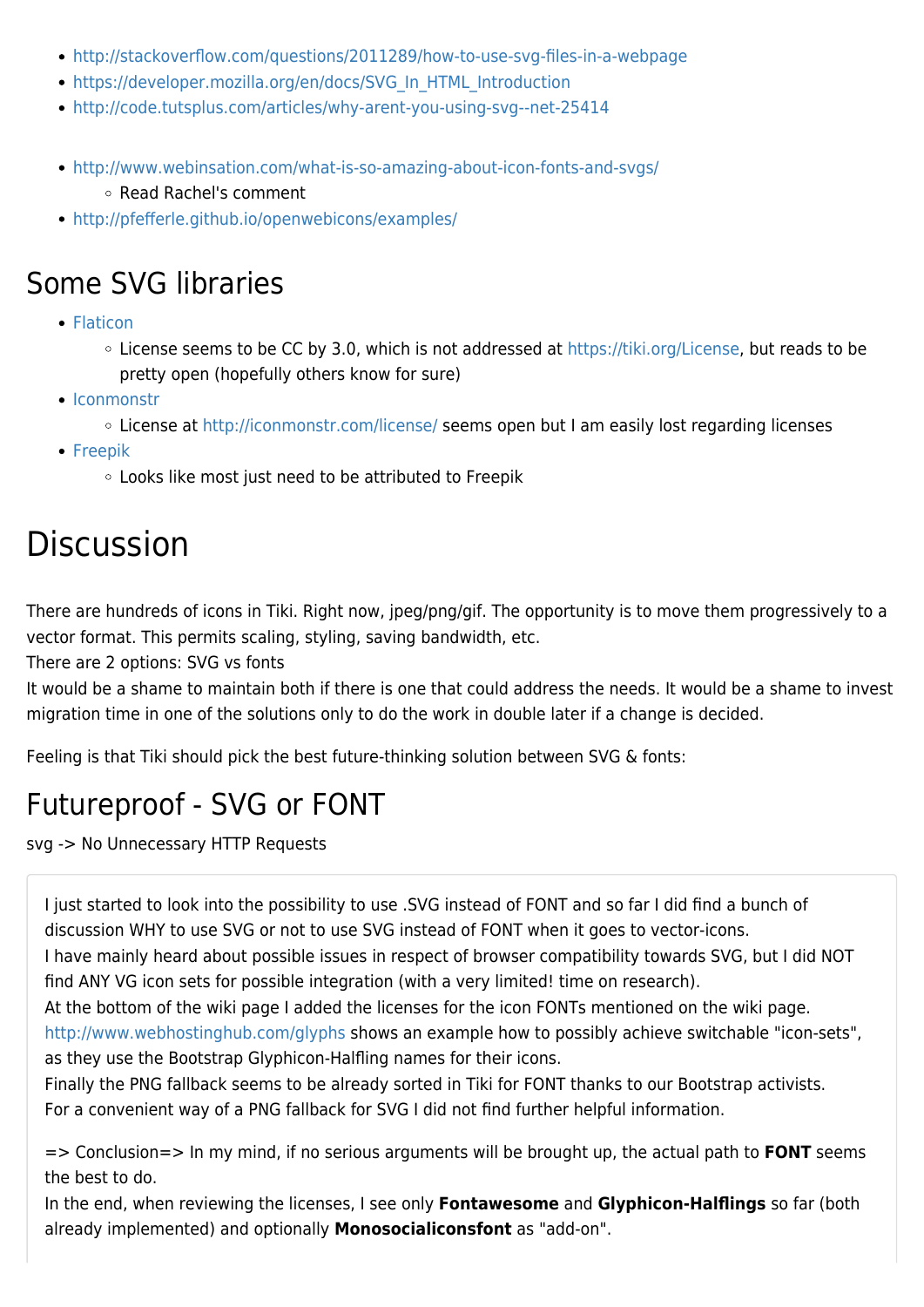### Semantic Icon Names

#### **Use semantic names for icon names**

Maybe based on names from here (removing "fa-" from the beginning): <http://fontawesome.io/cheatsheet>

### Overwriting Icons

#### **Make it possible for themes to override icons**

Questions looking for an answer:

- how can you easily change icon if you don't like what is shipped by Tiki? Can it be maintained simply by adding the image path to your preferred icon in the custom css file?
- Would it be possible, if that made any sense, to use something like "icon sets" to replace icons for a Tiki site globally? How much effort that would be?

Example:<http://www.webhostinghub.com/glyphs/bootstrap/>same name - different glyphs (license see below)

### Source - Guideline - License

**Pick some preferred icon source(s) so community has guidelines for consistency and make sure licensing is OK**

### Fallback

**Have a Smarty function (or something) so vectorial is chosen if supported by the browser, and use png as a fallback**

- The icon sources will surely have a png fallback available
- o If no fallback is available give an error message "Please use a modern browser"

## Tiki Related Notes

- some glyphicons come with bootstrap (<http://getbootstrap.com/components/>), but the variety is not enough, we need more icons
- font-awesome seems to be a good addition both from variety and licensing point
- both glyphicons and font-awesome icons are managed now with smarty functions (lib/smarty tiki/), so in the tpl files you only need to add the name of the icon, e.g.:

{glyph name="plus"} or {fa name="automobile"}

- maybe rework the icon smarty function (lib/smarty\_tiki/function.icon.php) to manage icons in one place (update merge it with function.glyph.php and function.fa.php)
- [http://stackoverflow.com/questions/12272372/how-to-style-icon-color-size-and-shadow-of-font-awesome-ic](http://stackoverflow.com/questions/12272372/how-to-style-icon-color-size-and-shadow-of-font-awesome-icons) [ons](http://stackoverflow.com/questions/12272372/how-to-style-icon-color-size-and-shadow-of-font-awesome-icons)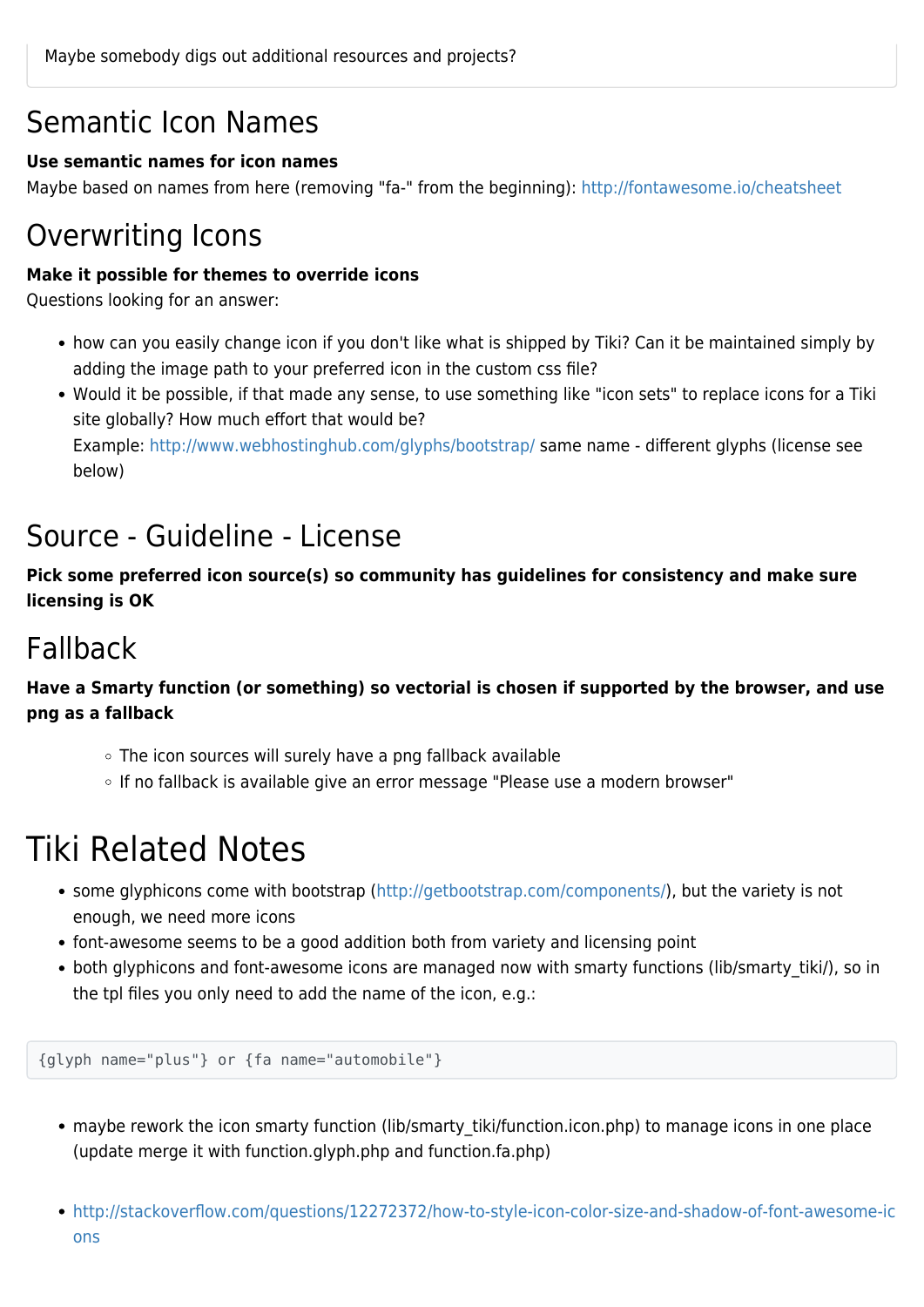- <http://stackoverflow.com/questions/14474452/can-i-change-the-color-of-font-awesomes-icon-color>
- <http://fortawesome.github.io/Font-Awesome/examples/>
- [http://stackoverflow.com/questions/14984007/how-do-i-include-a-font-awesome-icon-in-my-svg}
- <http://stackoverflow.com/questions/18225954/use-fontawesome-icon-in-svg-without-external-files>

## Licenses

- **Fontawesome** <http://fortawesome.github.io/Font-Awesome/> Font: **SIL OFL 1.1** <http://scripts.sil.org/OFL> Code (CSS/Less): **MIT** <http://opensource.org/licenses/mit-license.html> Documentation: CC-BY-3.0 <http://creativecommons.org/licenses/by/3.0/>
- **Glyphicons-Halflings** <http://glyphicons.com/license/> **Same Licence as Bootstrap (so must be MIT in BS 3.1+)** but attribution to glyphicons.com appreciated
- **Glyphicons Free** <http://glyphicons.com/license/> **CC-BY-3.0** <http://creativecommons.org/licenses/by/3.0/> **attribution** to glyphicons.com required **Glyphicons All and Pro proprietary** license
- **WebHostingHub Glyphs** <http://www.webhostinghub.com/glyphs/> SIL Open Font License for download and using in personal and commercial projects. PNG icons are distributed under Creative Commons Attribution 3.0 License. Redistribution is **not authorized**. (just link to <http://www.webhostinghub.com/glyphs/> to let people know where they can download those awesome glyphs!)
- **Themify.me** <http://themify.me/themify-icons>

Mentioned on the website: 100% FREE! You may use or distribute it for any purpose, whether personal or commercial.

no explicit license mentioned!

**Monosocialiconsfont** <http://drinchev.github.io/monosocialiconsfont/>

#### **Open Font License**

It's free for whatever use ( commercial or personal ) both for web or for printing purpose.

- **Icomoon** <https://icomoon.io/#icons-icomoon> **Free** (450+ icons) **GPL / CC BY 3.0 Essential** (900) and **Ultimate** (1266) "developer friendly" **proprietary** license
- **Iconic** <https://useiconic.com/license/>

**no redistribution** even not in Open Source projects - only for free enduser usage.